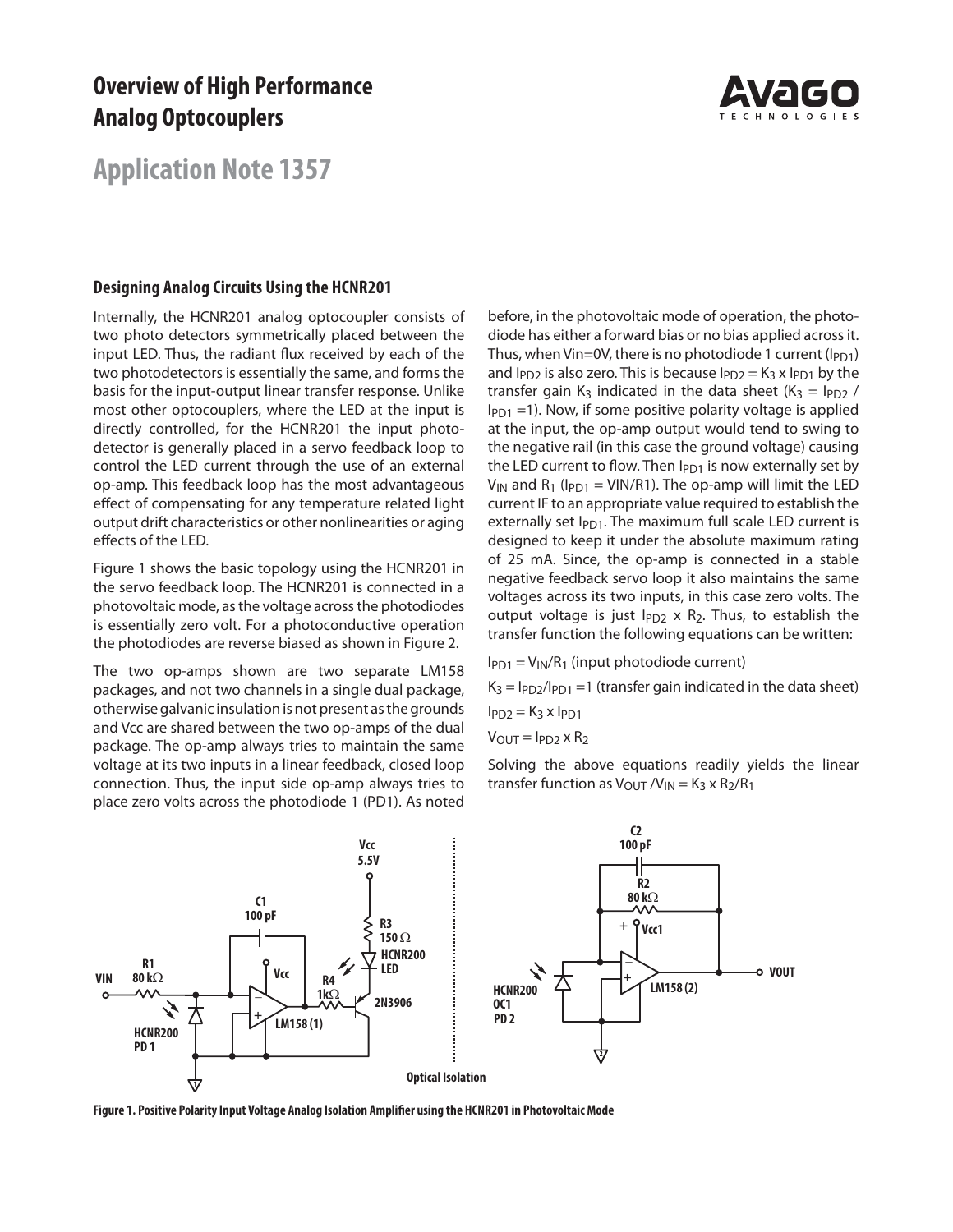

Figure 2. Positive Polarity Input Voltage Analog Isolation Amplifier Using the HCNR201 in Photo-Conductive Mode

Typically, the transfer gain  $K_3=1$ , and is  $\pm 5\%$  for the HCNR201 and ±15% for the HCNR200. The input photo gain is represented by the K1 parameter in the data sheet and is defined as  $I_{PD1}/I_F$ . The data sheet for the HCNR201 lists this input current transfer ratio as (0.25 to 0.75)% for HCNR200 and (0.36 to 0.72)% for the HCNR201. As indicated in the data sheet for best linearity, the photodiode current is to between 5 nA and 50  $\mu$ A. This implies that the Vin and R1 combination at the input should constrain the externally set maximum photodetector current at 50 µA. However, higher photodetector current up to 100 µA can be easily set at high LED currents close to 25 mA.

Figure 2 shows the HCNR201 biased in a photo-conductive mode of operation, where the photodiodes are forced into reverse bias. In reverse bias the photodiode capacitance is lower as the depletion regions are larger. Thus, for a higher band-width response it may be advantageous to use the photoconductive configuration. The equations to derive the transfer function are similar to the photovoltaic mode discussed earlier. With R1 at 80  $\Omega$  an input voltage maximum of 4 V will keep the maximum photodiode current at 50  $\mu$ A to achieve the linearity indicated in the data sheet of the HCNR201. As noted before, photodiode currents up to 100  $\mu$ A or higher can be easily set if so desired.

## **Bipolar Input Voltage Analog Circuit**

Using similar concepts as developed for the positivepolarity input voltage analog amplifier discussed before, it is quite straightforward to develop a bipolar input voltage analog amplifier. Figure 3 shows the bipolar input voltage analog circuit using the HCNR201 in a servo feedback loop.

This bipolar input voltage circuit uses two HCNR200 or HCNR201 optocouplers. The top half of the circuit consisting of PD1, R1, DA, C1 and R4 Optocoupler 1 (OC1) LED is for the positive input voltages. The lower half of the circuit consisting of optocoupler 2 (OC2) PD1, R2, BB and R5. Optocoupler 2 (OC2) LED is for the negative input voltages.

The diodes D1 and D2 help reduce crossover distortion by keeping both amplifiers active during both positive and negative portions of the input signal. Balance control R1 at the input can be used to adjust the relative gain for the positive and negative input voltages. The gain control R7 can be used to adjust the overall transfer gain of the amplifier. The capacitors C1, C2, and C3 are the compensation capacitors for stability.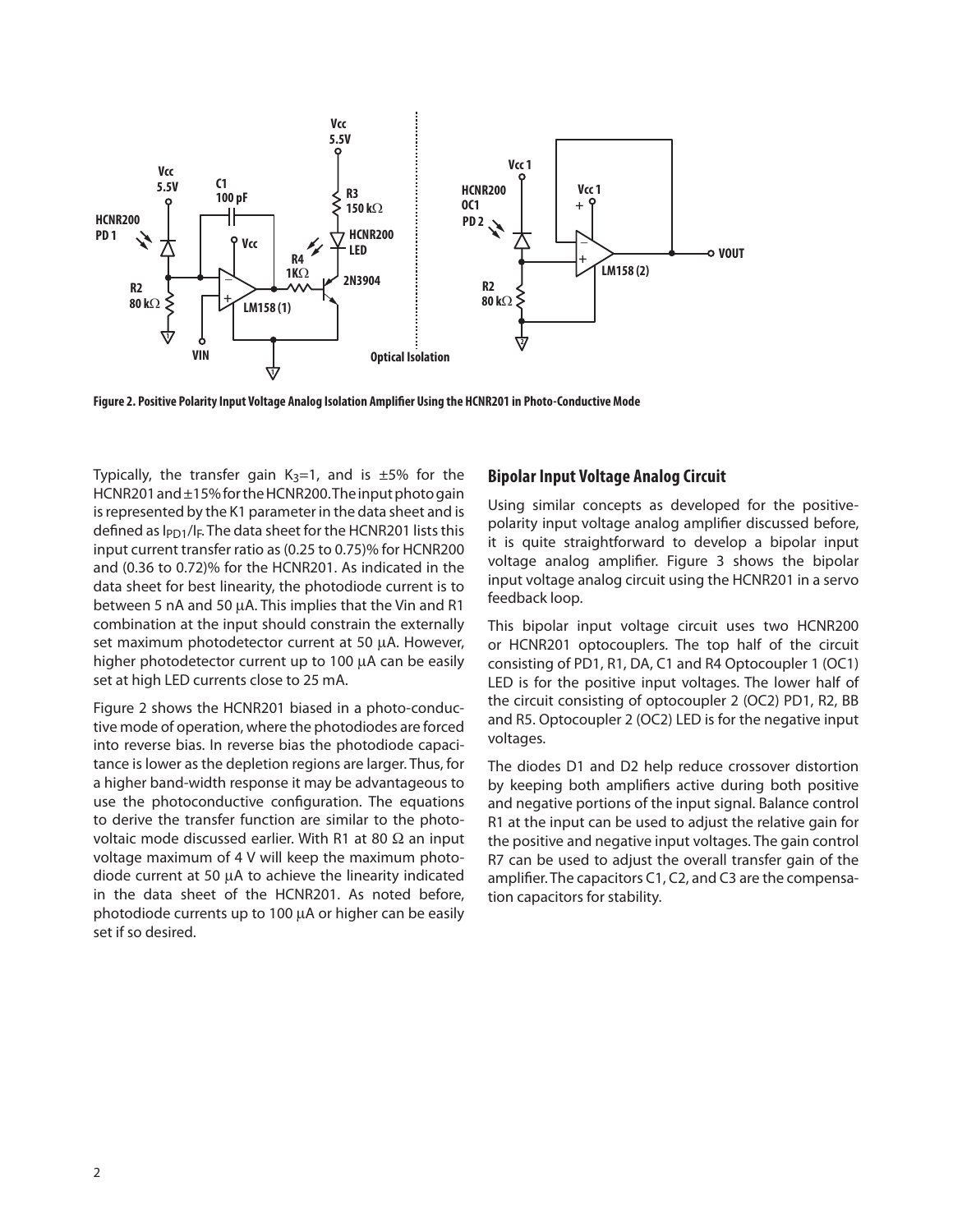#### **Current to Voltage Converter**

For measurement of very small currents such as transducer sensor currents, a simple analog current-to-voltage circuit can be designed as shown in Figure 4. This circuit uses two HCNR200 optocouplers. The input current can be of either polarity. The upper limit for the IIN should be constrained to 50  $\mu$ A maximum to achieve the non-linearity specifications of 0.05% indicated in the data sheet.

The lower limit of the current measurement depends upon the maximum dark current associated with the photodiodes, which are approximately in the neighborhood of 100 pA maximum over temperature. The two HCNR200 devices in this configuration are essentially connected in an anti-parallel configuration. One HCNR200 then translates the positive input current to a positive voltage. The second HCNR200 translates the negative current into a negative output voltage.

The resistor R2 is chosen to give the full scale output voltage as:

Vout =  $\pm$  I<sub>IN</sub> R2 = full scale output voltage. Thus R2 would be 100 k $\Omega$  at 50 µA maximum input current for a full-scale output voltage of 5 V. Photodiode currents up to 100 µA or higher can also be easily selected.



**Figure 3. Bipolar Input Voltage Analog Isolation Amplifier using the HCR201** 



**Figure 4. Current-to-Voltage Converter using the HCNR200**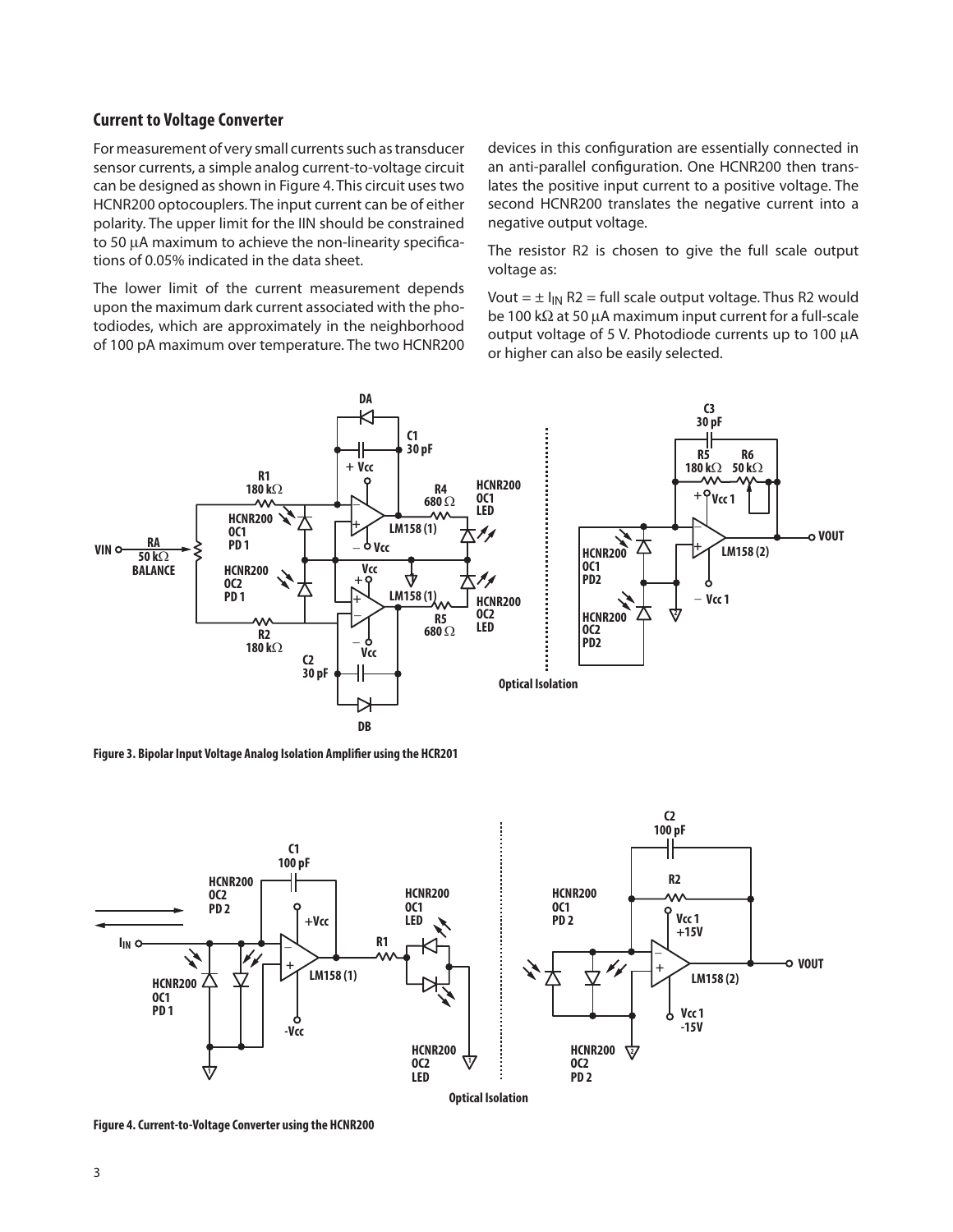## **Isolated 4-to-20 mA Analog Transmitter Circuit**

Industrial manufacturing environments very often require measuring temperatures, pressures, or fluid levels in a harsh, electrically noisy environment. Transmitting signals through current instead of voltage could be advantageous in such an environment. Very often the distance between the sensor stage to a controller, typically a PLC or a microcontroller, can be a sizeable distance. Additional requirements in such an application could be for high voltage insulation or galvanic insulation for safety protection either of operators or expensive digital logic. Both of these critical requirements can be easily addressed through the use of optically isolated 4 to 20 mA transmitter and receiver circuits.

Figure 5 shows a 4-to-20 mA analog transmitter circuit designed around the HCNR201.

A unique feature of this circuit is that there is no need for an isolated power supply on the loop side of the optical circuit. The loop current generator supplies the power supply voltage. The zener Z1 establishes the voltage required by the loop-side op-amp. To establish the transfer function, the following equations are used:

 $I<sub>PD1</sub> = V<sub>IN</sub>/R<sub>1</sub>$ 

 $K_3 = I_{PD2}/I_{PD1} = 1$  (by the transfer gain indicated in the data sheet)

The current division at the intersection of  $R_5$ ,  $R_4$ , and  $R_3$ establishes the photodiode current ( $I_{PD2}$ ) portion of the loop current. The resistors  $R_3$  and  $R_5$  are essentially in parallel and form the actual current divider. Thus, IPD2 can be written as

 $I_{PD2} = I_{LOOP} \cdot (R_5/(R_5 + R_3))$ 

Solving these equations yields the transfer function as

 $K_3 \cdot V_{IN}/R_1 = I_{LOOP} \cdot (R_5/(R_5 + R_3))$  $I_{\text{LOOP}}/V_{\text{IN}} = K_3 \cdot (R_5 + R_3)/(R_5 R_1)$ 

The resistor values have been so selected in this example that when input voltage is 0.8 V the loop current is 4 mA, and when the input voltage is 4 V, the loop current is

20 mA. This assumes that the transfer function K3 equals 1, which is the case typically as indicated in the data sheet for the HCNR201.

#### **Isolated 4-to-20 mA Analog Receiver Circuit**

The 4-to-20 mA receiver circuit is similar in construction to the 4-to-20 mA transmitter circuit discussed earlier. In the receiver case, the loop current is received at the input of the receiver, and the output is a linear voltage representation of the input loop current. Figure 6 shows the receiver circuit.

Once again, no isolated power supply is needed on the loop side of the receiver circuit, as the power supply is established by the source supplying the loop current. The zener  $Z_1$  establishes the 5 V level for the op-amp power supply. The loop current is split at the junction of  $R_3$  and  $R_2$ and PD<sub>1</sub>. The resistors  $R_1$  and  $R_3$  are essentially in parallel, as there is zero volts across the photodetector diode  $(P_{D1})$ . The servo op-amps forces zero volts across  $PD_1$ , and thus  $R_1$  and  $R_3$  form the current divider for the loop current.

The transfer function for the receiver circuit can be established by observing the following equations

$$
I_{PD1} = I_{LOOP} \cdot (R_3/(R_3 + R_1))
$$

$$
K_3 = I_{PD2}/I_{PD1}
$$

$$
V_{OUT} = I_{PD2} \cdot R_5
$$

Solving these equations leads us to the transfer function as

$$
V_{OUT}/R_5 = K_3 \cdot I_{LOOP} \cdot (R_3/(R_3 + R_1))
$$
  

$$
V_{OUT}/I_{LOOP} = K_3 \cdot R_5 \cdot R_3/(R_3 + R_1)
$$

The resistor values shown in the receiver circuit are scaled such that when loop current is 4 mA the output voltage is 0.8 V. When the loop current is 20 mA the output voltage is 4 V. This again assumes that K3 (transfer function) equals 1 which is typically the case as indicated in the data sheet for the HCNR201.

**+ILOOP**



**Figure 5. 4 to 20 mA HCNR200 transmitter circuit**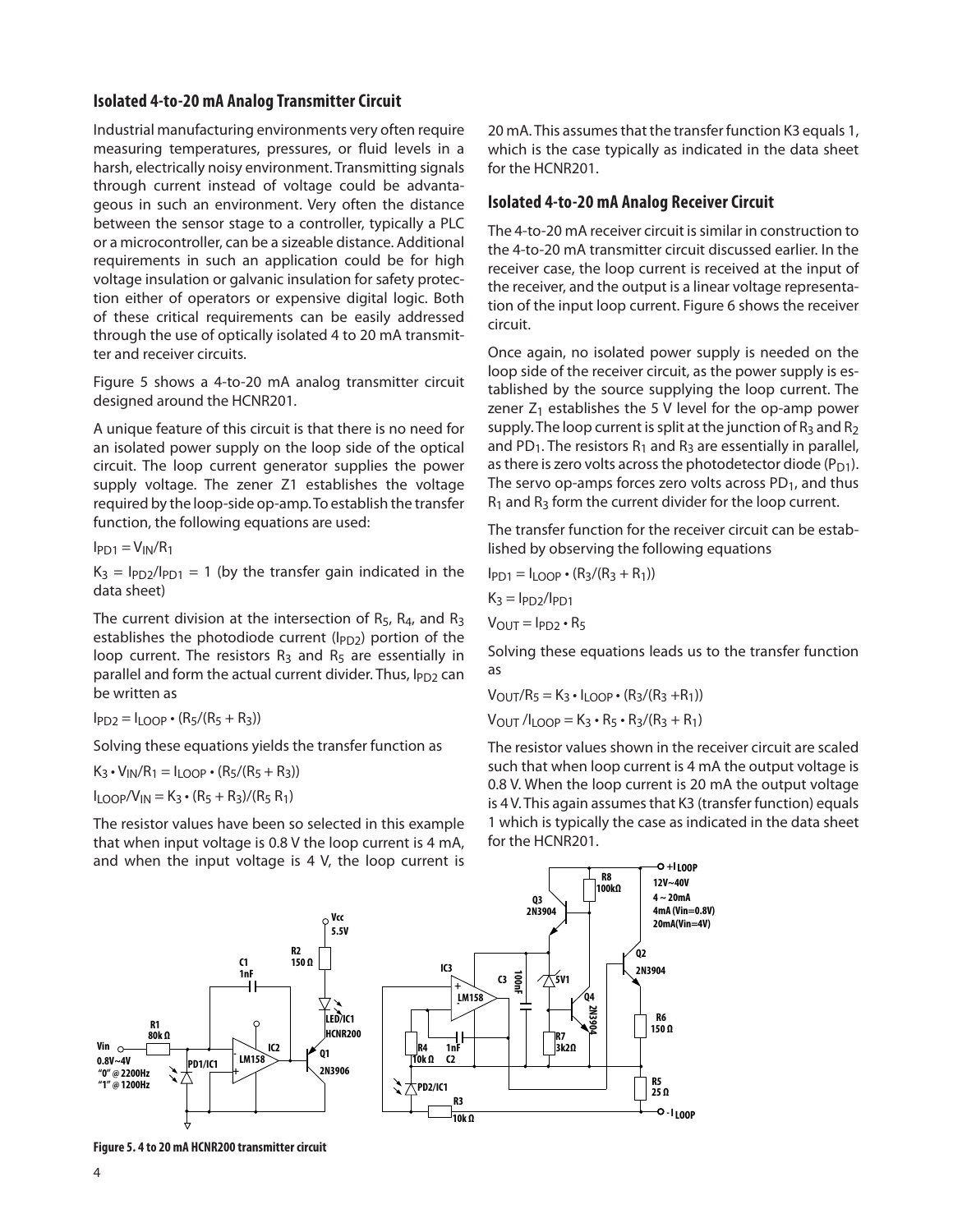#### **Wide Bandwidth Video Analog Amplifier**

For wide-bandwidth video analog applications an amplifier design is shown in Figure 7. This is an AC input coupled and AC output coupled circuit. The LED input current IF is set at the recommended 6 mA for the HCPL-4562 or 10 mA for the HCNW4562 by selecting an appropriate value for the R<sub>4</sub>. If the V<sub>CC1</sub> on the input side is 5 V the voltage VB established by the resistor divider  $R_1$  and  $R_2$  at the base of Q1 (neglecting base current drop across  $R_3$ ) is approximately 1.16 V. This establishes the voltage  $V_E$  at the emitter of Q1 as 0.56 V. Adjust R4 to set the recommended LED current at 6 mA. With 0.56 V at VE the resistor R4 is selected to be approximately 93  $\Omega$  for 6 mA of I<sub>F</sub>.

With a VCC2 supply between (9 to 12) V, the value of  $R_{11}$ is selected to keep the output voltage at midpoint of the supply, approximately 4.25 V with the collector current I<sub>CQ4</sub> of Q<sub>4</sub> at approximately 9 mA.

Where  $R_{11'}$  is the parallel combination of R11 and load impedance and  $f_{T4}$  is the unity gain frequency  $Q_4$ . From this equation one can observe that to maximize the bandwidth one would want to increase the value of  $R_{11'}$ or reduce the value of  $R_9$  at a constant ratio of  $R_9/R_{10}$ .

 $I_{CQ4}$  ≤ 4.25 V/470 Ω ≤ 9 mA



**Figure 6. Isolated 4-to-20 mA Analog Receiver Circuit using the HCNR200**



**Figure 7. Wide Bandwidth Analog Isolation Amplifier Using the HCPL-4562**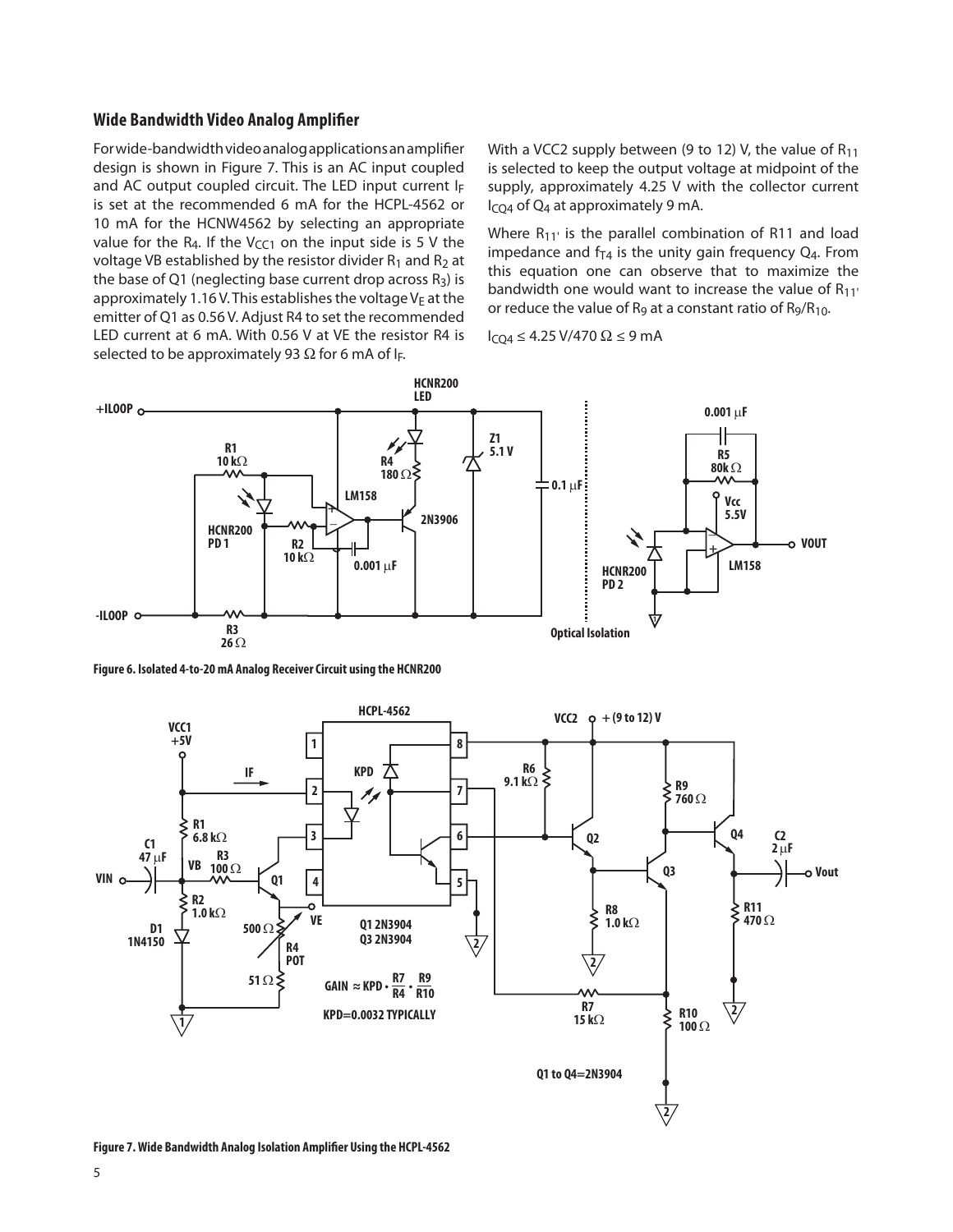The small signal model of the bipolar transistors can determine the overall voltage gain of the circuit and gain stages involved and is found to be

 $G_V \approx V_{\text{OUT}}/V_{\text{IN}}$  $\approx$ ∂ I<sub>PB</sub>/∂ I<sub>F</sub> [R<sub>7</sub> R<sub>9</sub> /R<sub>4</sub> R<sub>10</sub>]

Where ∂ I<sub>PB</sub>/a<sub>F</sub> is the base photocurrent gain (photodiode current gain) and is indicated as a typical of 0.0032 in the data sheet. Adjust resistor  $R_4$  to achieve the desired voltage gain. The voltage gain of the second stage (Q3) is approximately equal to

 $R_9 / R_{10}$  • /  $[1 + sR_9 (C_{CO3} + 1/(2 \pi R_{11} \cdot f_{T4})]$ 

## **Optically Coupled Regenerative Audio Receiver**

A simple optically coupled regenerative (OCR) RF audio receiver can be constructed using the HCPL-4562 where the tuning control and regenerative control are optically isolated from the rest of the receiver circuit.2 Figure 8 shows one such regenerative detector design, where the RF from the antenna is optically coupled to the base of the oscillator transistor.

In this design the optocoupler's transistor is configured as a Colpitt's oscillator. The base current that controls the oscillation of the optocoupler output transistor  $(Q_1)$  is supplied by the optical photon coupling from the input LED I<sub>F</sub> modulation. The RF energy from the antenna is coupled to the LED by the tuned circuit formed by  $T_1$  and  $C_1$ . The 10 k $\Omega$  potentiometer provides the regeneration control at the input of the LED.

It is possible to connect an audio transformer directly in the collector circuit of Q1 to drive high sensitivity, high impedance headphones. However, in the design shown in Figure 8 the audio is recovered by a high impedance MOSFET transistor  $Q_2$ . The tuned circuit (L1, C2) is connected to the gate of this infinite impedance MOSFET transistor Q2 which has a minimal loading impact on the tuned circuit. The audio voltage is developed across  $R<sub>S</sub>$  (27 k $\Omega$ ). The simple RC filter formed by R<sub>S</sub> and the 0.1 µF capacitor filters out the RF component and passes the audio component to the headphones. If necessary, one can connect an additional amplification stage, along with further filtering, and an audio amplifier at the output to drive low impedance headphones.



**Figure 8. Optically Coupled Regenerative Audio Receiver**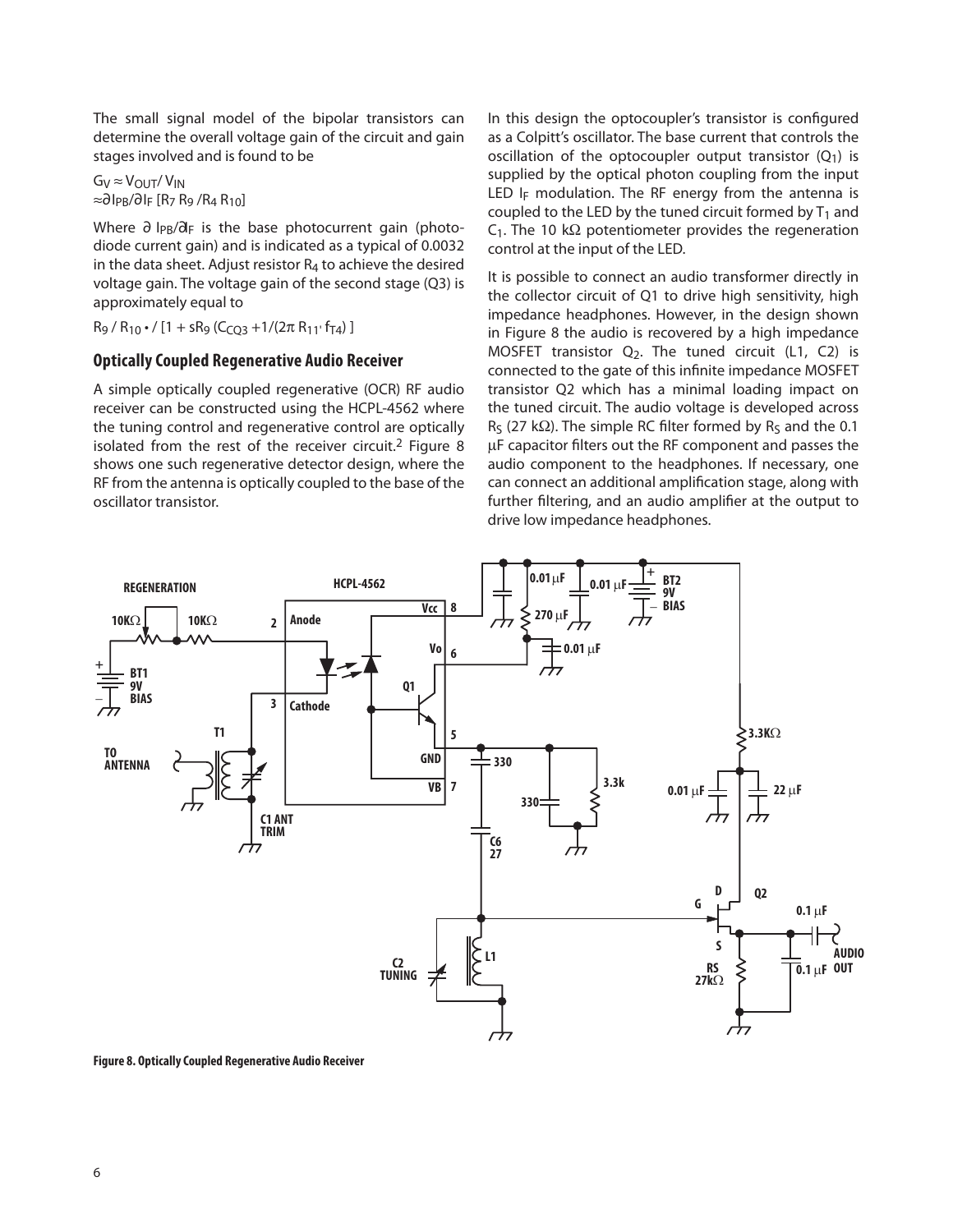#### **Avago's Isolation Amplifiers**

An optical isolation boundary in isolation amplifiers provides high common mode rejection capability. Sigma-Delta modulation and unique encoding/ decoding technologies provide high precision and stable performance. High performance relies on an integrated highspeed digital optocoupler to transmit a signal across the isolation boundary. Figure 9 is the functional block diagram. The HCPL-788J integrates the short circuit and overload detection commonly found in intelligent motor drives.

A second order  $\Sigma$ - $\Delta$  modulator converts an analog input signal into a single-bit data stream, which is edge-trigged by an encoder. High speed encoded data is transmitted through the optical channel and is recovered to singlebit stream by a decoder. The digital-to-analog converter simply converts single-bit stream into very precise analog voltage levels. The final analog output voltage is recovered by filtering the DAC output. The filter was designed to maximize bandwidth while minimizing quantization noise generated by the sigma-delta conversion process. The overall gain of the isolation amplifier is determined primarily by matched internal temperature-compensated bandgap voltage references, resulting in very stable gain characteristics over time and temperature.

The typical performance, such as offset, gain tolerance, nonlinearity and temperature drift, can be guaranteed by a differential output. One external op-amp has three functions: to reference the output signal to the desired level (usually ground), to amplify the signal to appropriate levels, and to help filter output noise.

A single-pole output from the isolation amplifier, like  $V_{\text{OUT+}}$  to GND2, can be used to save costs by using fewer op-amps and other components.

The absolute output from the HCPL-788J smart amplifier is usually used to monitor AC current, regardless of current polarity. The absolute value output can directly connect to a microcontroller and simplify the design of the output signal circuit.

Shown in Figure 10, the HCPL-7860/786J isolated modulator has a direct Sigma-Delta signal output with modulation clock, which can be directly connected to a microprocessor and converted to 12-bit effective resolution digital data.

Table 1 shows an overview of isolation amplifiers.



**Figure 9. HCPL-7800/7840/788J Block Diagram**



**Figure 10. HCPL-7860/786J Block Diagram**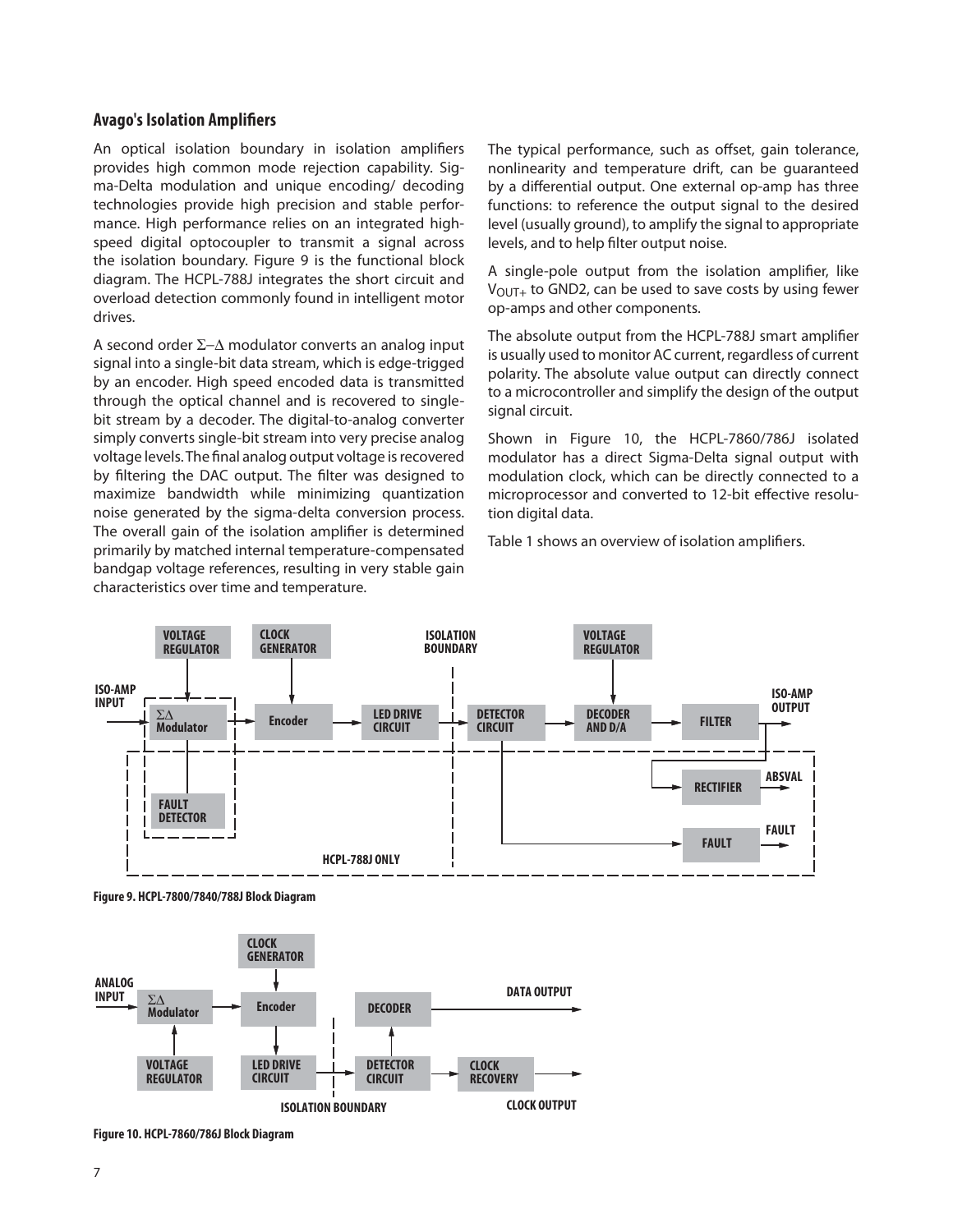#### **Table 1. Specifications Overview of Isolation Amplifiers.**

| <b>Isolated Amplifier, HCPL-</b>                                | 7800             | 7800A            | 7840             | 788J             |
|-----------------------------------------------------------------|------------------|------------------|------------------|------------------|
| Gain Tolerance, %                                               | ±3               | ±1               | ±5               | ±5               |
| Max. Input Offset Voltage, mV                                   | 3                | 3                | 3                | 3                |
| Max. Input Offset Drift Vs Temperature, mV/°C                   | 10               | 10               | 10               | 10               |
| VOUT 100 mV Max. Nonlinearity, %                                | 0.2              | 0.2              | 0.2              | 0.4              |
| Typ. Gain Drift Vs Temperature, ppm/°C                          | 250              | 250              | 250              | 50               |
| Max. Prop Delay, ms                                             | 9.9              | 9.9              | 9.9              | 20               |
| Min. CMR at $V_{CM} = 1$ kV, kV/ms                              | 10               | 10               | 10               | 10               |
| Package Type                                                    | DIP <sub>8</sub> | DIP <sub>8</sub> | DIP <sub>8</sub> | SO <sub>16</sub> |
| IEC/EN/DIN EN 60747-5-2 [VIORM], VPEAK                          | 891[1]           | 891[1]           | 891[1]           | 891[1]           |
| UL [V <sub>ISO</sub> ], V <sub>RMS</sub>                        | 3750             | 3750             | 3750             | 3750             |
|                                                                 |                  |                  |                  |                  |
| <b>Isolated Modulator, HCPL-</b>                                |                  | 7860             | 786J             |                  |
| Max. Offset Drift Vs. Temperature, mV/°C                        | 10               | 10               |                  |                  |
| Max. Internal Reference Voltage Matching Tolerance, %           | 1                | 2                |                  |                  |
| Min. CMR at $V_{CM} = 1$ kV, kV/ms                              |                  | 15               | 15               |                  |
| Package Type                                                    |                  | DIP <sub>8</sub> | SO <sub>16</sub> |                  |
| IEC/EN/DIN EN 60747-5-2 [V <sub>IORM</sub> ], V <sub>PEAK</sub> |                  | 891[1]           | 891[1]           |                  |
| UL [V <sub>ISO</sub> ], V <sub>RMS</sub>                        |                  | 3750             | 3750             |                  |

Note:

1. Option 060 is needed

#### **General Voltage Sensing**

With Avago isolation amplifiers, a designer can simply eliminate extra noise when sensing AC or DC voltage. A high voltage source Vs (Figure 11) is divided by resisters Rs and  $R_1$  to get a typical voltage signal  $\pm 200$  mV from the formula:

 $V$ in = Vs Rs/(Rs+R<sub>1</sub>)



**Figure 11. General Voltage Sensing Circuit**

The Rs value should be relatively small to match with the isolation amplifier's input impedance, and to keep bias current relatively low which does not affect the accuracy of measurement. For example, the HCPL-7840 input impedance is 500 k $\Omega$  and a less than 1 k $\Omega$  Rs will have 0.4 A peak bias current.

A capacitor  $C_1$  is connected as a low-pass filter to protect the isolation amplifier from voltage transients on the input signal. To obtain higher bandwidth, the capacitor  $C_1$  can be reduced, but it should not be reduced much below 1000 pF to maintain gain accuracy of the isolation amplifier.

A single-pole output between  $V_{\text{OUT}+}$  to GND2 is usually used for general voltage sensing at low saving cost.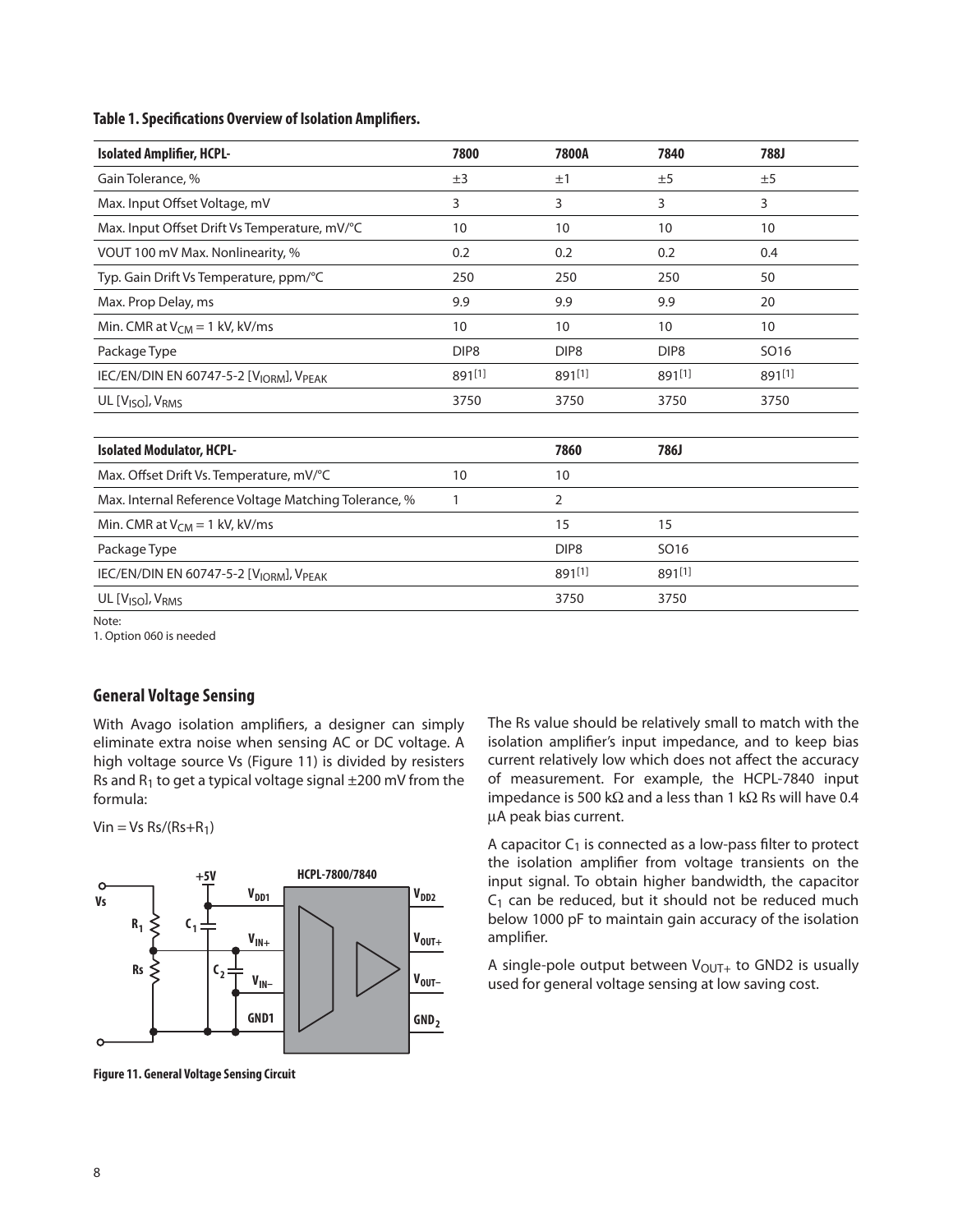## **General Current Sensing**

A large current source can be sensed by a shunt resistor RS, which converts the current to a voltage signal, Vin =  $I_5$  $R<sub>S</sub>$  (Figure 12).

For example, to monitor a single phase 240 VAC/1.2 kW lamp current, its peak current is:

 $I_S = \pm (5 \cdot 1.414) A = \pm 7.07 A$ . R<sub>S</sub> is calculated at 28 m $\Omega$  while the peak current input voltage is  $\pm$ 198 mV. This resistor results in a power dissipation less than 1/4 W.

The power supply  $V_{DD1}$  in input side of optocoupler can be available from the rectified and regulated AC line, but the output side power supply  $V_{DD1}$  must be isolated from the AC line.

A 39  $\Omega$  resistor R<sub>1</sub> and bypass capacitor C<sub>2</sub> are connected to filter voltage transients from the input signal.

A single-pole output between  $V_{\text{OUT}+}$  to GND2 is usually used for general current sensing at low cost.



**Figure 12. General Current Sensing Circuit**

#### **Motor Current Sensing**

Inverter or servo motor drivers implement vector control fast and accurately with two modern control loops: position feedback by an optical encoder and current feedback by an optical isolated amplifier.

Optical isolated amplifiers directly measure phases or rail current, replacing conventional indirect measurement through transformer or Hall Effect sensor. Users have recognized the significant advantages optocouplers offer: standard IC packages, high linearity, and low temperature drift. These features provide opportunities to make a compact, precise and reliable motor driver.

A typical application circuit in Figure 13 mainly consists of a shunt resister, isolated amplifier and low cost op-amp.

The maximum shunt resistance  $R<sub>S</sub>$  can be calculated by taking the maximum recommended input voltage and dividing by the peak current that should be seen during normal operation. For example, if a motor will have a maximum RMS current of 30 A and can experience up to 50% overloads during normal operation, then the peak current is 63.3 A  $(= 30 \cdot 1.414 \cdot 1.5)$ . Assuming a maximum input voltage of 200 mV, the maximum value of shunt resistance in this case would be about 30 m $\Omega$ .

The particular op-amp used in the post-amp circuit is not critical. However, it should have low enough offset and high enough bandwidth and slew rate so that it does not adversely affect circuit performance. The gain is determined by resistors R<sub>4</sub> through R<sub>7</sub>, assuming that R<sub>4</sub> = R<sub>5</sub> and  $R_6 = R_7$ , the gain of the post-amplifier is  $R_6/R_4$ .



**Figure 13. Motor Current Sensing Circuit**